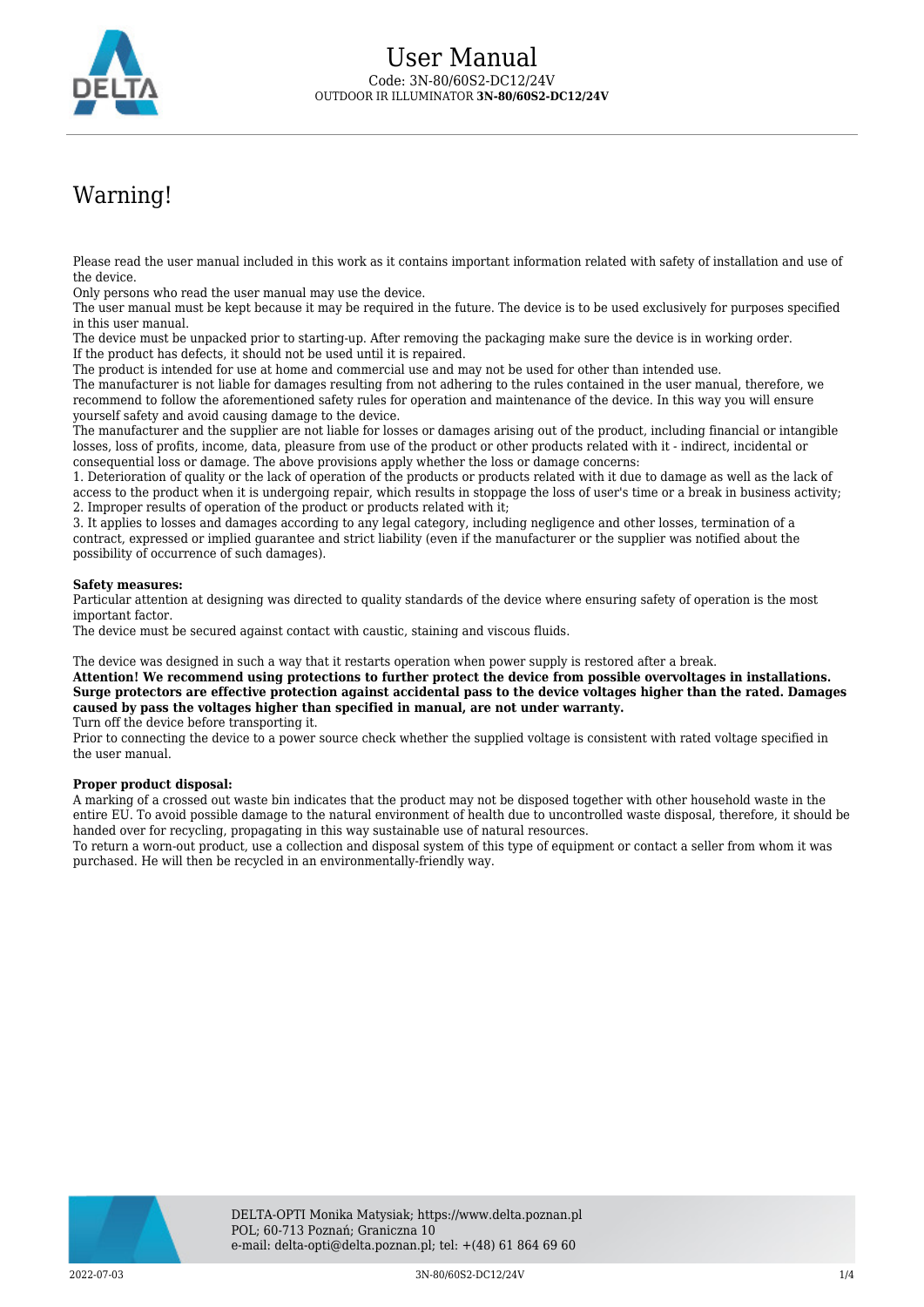

## User Manual Code: 3N-80/60S2-DC12/24V OUTDOOR IR ILLUMINATOR **3N-80/60S2-DC12/24V**



Outdoor IR illuminator with twilight switch.

| Range:                 | 80 m                                      |
|------------------------|-------------------------------------------|
| Illumination angle:    | 60°                                       |
| Housing:               | Aluminum alloy, Color: white              |
| Twilight switch:       | ✓                                         |
| Power supply:          | • 12 V DC / 990 mA,<br>• 24 V DC / 490 mA |
| Optical wavelength:    | 850 nm                                    |
| "Index of Protection": | IP66                                      |
| Operation temp:        | $-20$ °C $$ 55 °C                         |
| Weight:                | 0.73 kg                                   |
| Dimensions:            | 150 x 105 x 200 mm                        |
| Guarantee:             | 2 years                                   |

Side view:



2022-07-03 3N-80/60S2-DC12/24V 2/4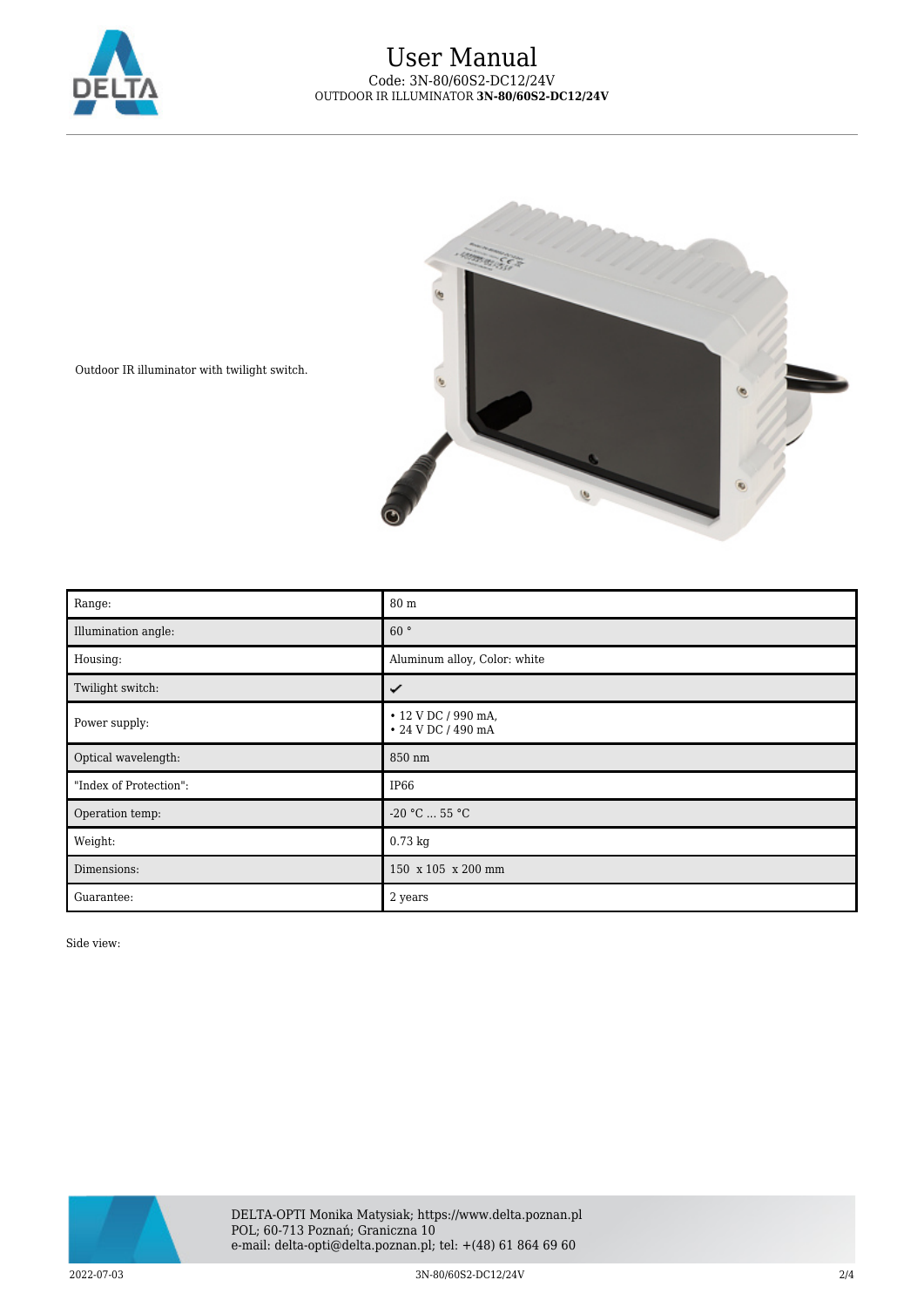

# User Manual Code: 3N-80/60S2-DC12/24V OUTDOOR IR ILLUMINATOR **3N-80/60S2-DC12/24V**



Rear view:



Mounting dimensions:



DELTA-OPTI Monika Matysiak; https://www.delta.poznan.pl POL; 60-713 Poznań; Graniczna 10 e-mail: delta-opti@delta.poznan.pl; tel: +(48) 61 864 69 60

2022-07-03 3N-80/60S2-DC12/24V 3N-80/60S2-DC12/24V